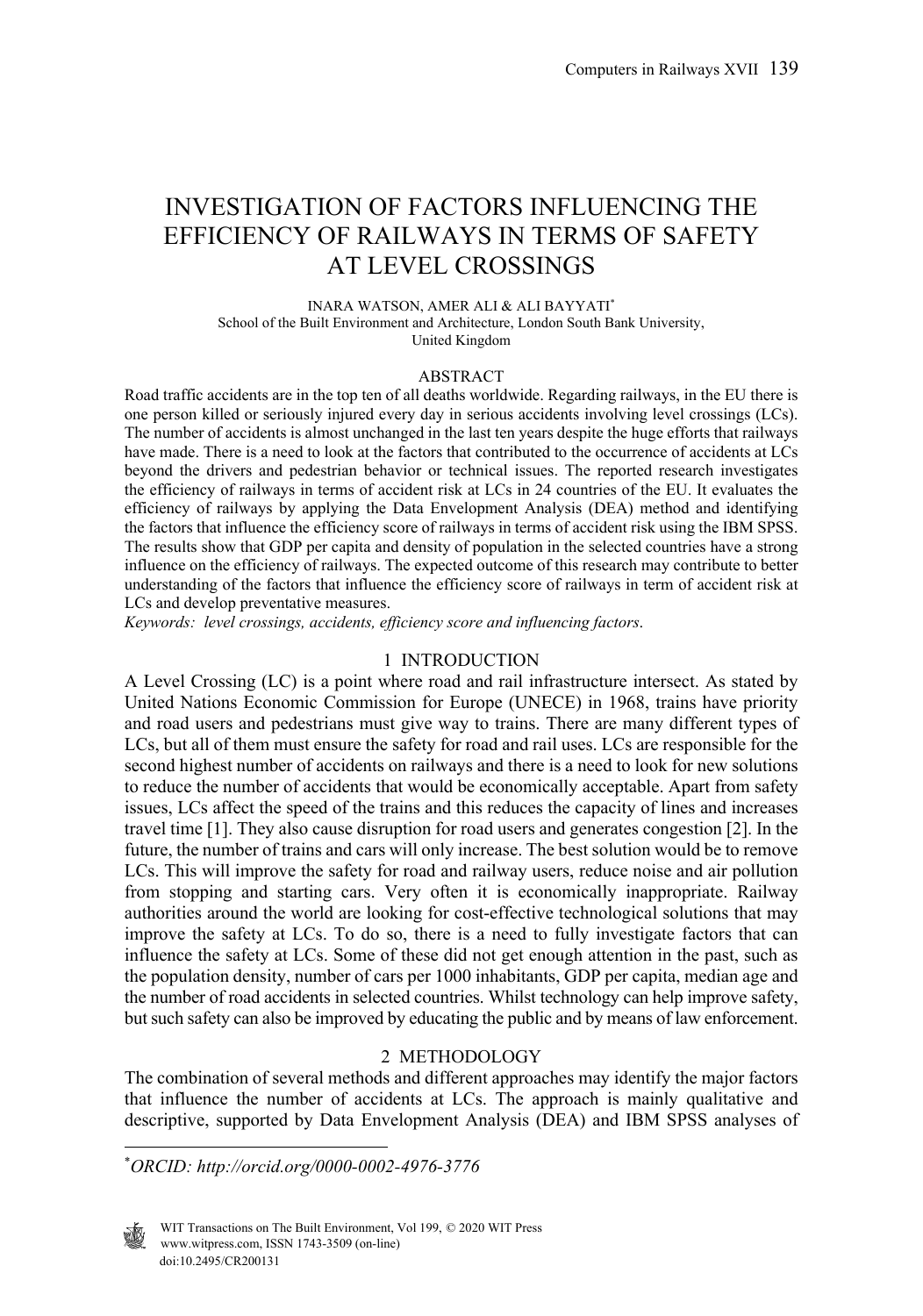existing empirical evidence. In this research, aggregate statistics, which include numerical and non-numerical data, are collected and summarised to help having a clearer picture of safety at LCs. The DEA is used to evaluate the efficiency of performance of selected railways. For this, railways in 24 countries in Europe are studied and five years of data is analysed. Inefficient railways are made efficient through the proportional reduction of inputs. In this research, inputs are the number of accidents at LCs.

 DEA calculates the lowest range of accidents for the given volume of passenger-km and thousands of tons of goods transported by railways in selected countries during the period 2012–2016. The model finds targets for the reduction of the number of accidents at LCs that need to be achieved by every country to be classified as an efficient railway. The outputs, number of passenger-km and tonnes-km proportions are kept constant. The selection of data is influenced by the data availability and difficulties in obtaining data. All data is derived from the UIC website, UNICE, Eurostat and annual reports and scientific publications.

## 3 TYPES OF LEVEL CROSSINGS

The type of LC depends on factors such as traffic, volume of trains and vehicles, types of use, area of location etc. LCs can be passive or active. Most LCs around the world are passive. In Australia it is 67% of the total number of LCs and 75% in the USA [3]. In 2011, in the UK, 75% of all LCs were passive but in Belgium only 15% [4]. In 2010, in the EU there were around 123,000 level crossings, 47% of them were passive and 53% active but only 28% provided barrier protection for road users. In Europe there are approximately five level crossings for every 10 km of line [5].

 The passive LC is equipped with only warning signs such as "STOP" and a "ST ANDREW's CROSS", and road markings. It is up to the user to decide when it is safe to cross the line. There are 2,814 of this type of LC in the UK [6]. Regarding the active LC, in addition to warning signs and road markings, the LC is equipped with warning systems that warn road uses about approaching trains. The warning systems consist of flashing lights and sounds and some have a barrier between the train and road users that close when the train approaches. The effectiveness of any automatic warning system depends on a good visibility of the warning signals. The safest type of crossings is the grade separation LC that separates the rail and road traffic by building an overpass or underpass. This type of crossing is the most expensive option, but it is not always economically viable.

 It is clear that, the higher the number of level crossings the higher possibility of accidents. The UK has 41 LCs per 100 km and that is slightly less than the average in the EU which stands at 50 LCs per 100 km of railway line [7]. The highest density of LCs is approximately 75 LCs per 100 km of railway line which belongs to Sweden, Austria, the Czech Republic, but the Netherlands, Bulgaria and Spain have the lowest density of LCs per km of line and it is less than 25 LCs per 100 km [8].

## 4 LC ACCIDENTS AND TYPES OF USERS INVOLVED

Approximately 25,700 people died in 2014 on the roads in the EU [9] whilst the railways had 2213 serious accidents and there were a total of 1928 people that had fatal or serious injuries. Moving rolling stock caused 1196 accidents and 638 accidents happened at level crossings [10]. The accidents and fatalities on railways cost the society in Europe more than  $\epsilon$ 1.4 billion every year [11]. This cost is negatively affecting the economic sustainability of railways. There are two types of LC accidents, namely, collision of road vehicles with trains, and collision of road vehicles with LC devices. The latter is a huge problem for railways around the world. There was an increase in the number of drivers and pedestrians in UK that had near-miss accidents with trains from 140 drivers in 2009 to 161 in 2010 whilst the number of pedestrians

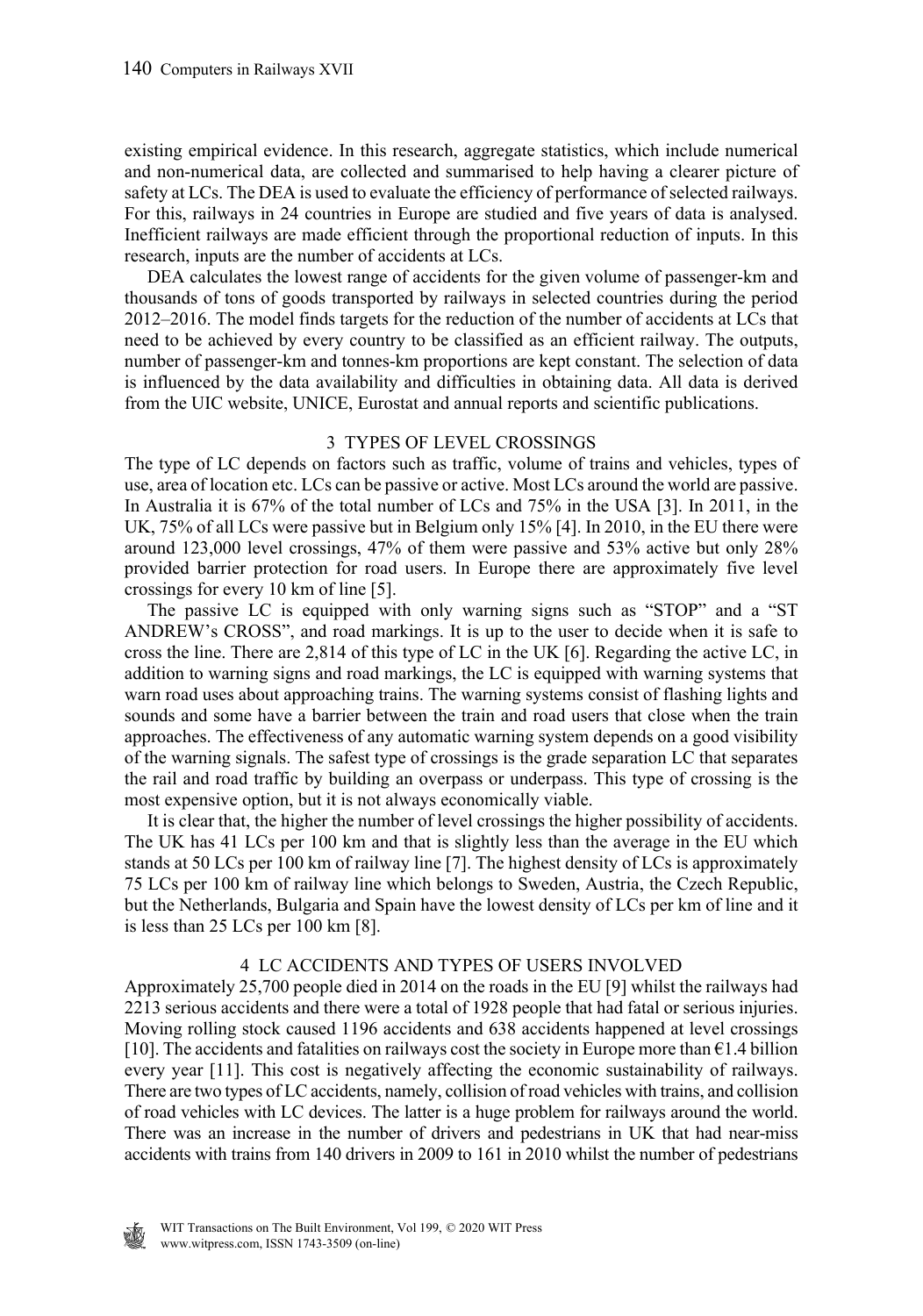for the same period rose from 270 to 297. These figures show that people ignore the warning signals at LCs [12]. Local drivers in rural areas are often overconfident and do not recognise that the risk of rural crossings is high and that may lead to accidents. Drivers do not look carefully for trains before crossing. There are hundreds of near-miss accidents every year [4].

 On average, one person was killed or seriously injured every day at LCs in Europe. It was found that approximately 70% of all LC accidents occur approximately within 10 km of a car driver's home [14]. Fig. 1 shows the types of users involved in accidents at LCs in the EU.



Figure 1: Types of the LC users involved in accidents in the EU. *(Source: ERA, 2012b.)*

 Increased speeds of trains and vehicles on roads require greater sight distance for deciding whether to enter a LC or not. One of the main causes of crashes at LCs where there is a lack of barriers, is the behaviour of drivers who fail to judge correctly the speed and distance of approaching trains [3]. In 1996, the Transport Research Laboratory (UK) identified two categories of drivers that are most likely to be involved in accidents at LCs: drivers who believe that they have enough time to cross before train arrives, and do not stop or cannot stop because they are too close to the "stop line" when the amber light starts to flash, and drivers who are distracted or careless of the signals. Introduction of barriers at LCs can stop these types of drivers from being involved in accidents. Drivers are more likely to see the barrier as it is in front of their field of vision and will stop [6]. Drivers sometimes are trying to weave around the close half-barriers at LCs. These types of accidents are the second most common after over speeding when approaching the LC [15], [16]. To prevent this type of accident, two half-barriers can be replaced by two full barriers or four half-barriers. In the EU in 2016, 25,500 people died in road accidents, 296 of them at LCs. It is approximately 30% of all railway fatalities and 1.2% of all road fatalities [11]. Fig. 2 shows the number of accidents and fatalities at LC in EU 2009–2011.

 The accidents and fatalities at LCs not only damage the safety and reputation of the rail industry, but also has a huge cost to society. In 2010 in Europe, this cost was estimated at  $\epsilon$ 350 million [5]. Fig. 2 also shows the decreasing number of accidents and fatalities at LCs in EU between 2009 and 2011.

 Approximately, three-quarters of all accidents at LCs involved pedestrians and fatality rate is higher for pedestrians than for car occupants. For example, in Australia 66% of all fatalities (excluding suicides) were pedestrians [17]. They are at greater risk than other road users. It was found that road users behave differently with respect to different warning systems at LCs. The LC with a passive warning system has higher accident rates, but a LC with barriers and flashing light has a lower accident rate [4], [18]–[20].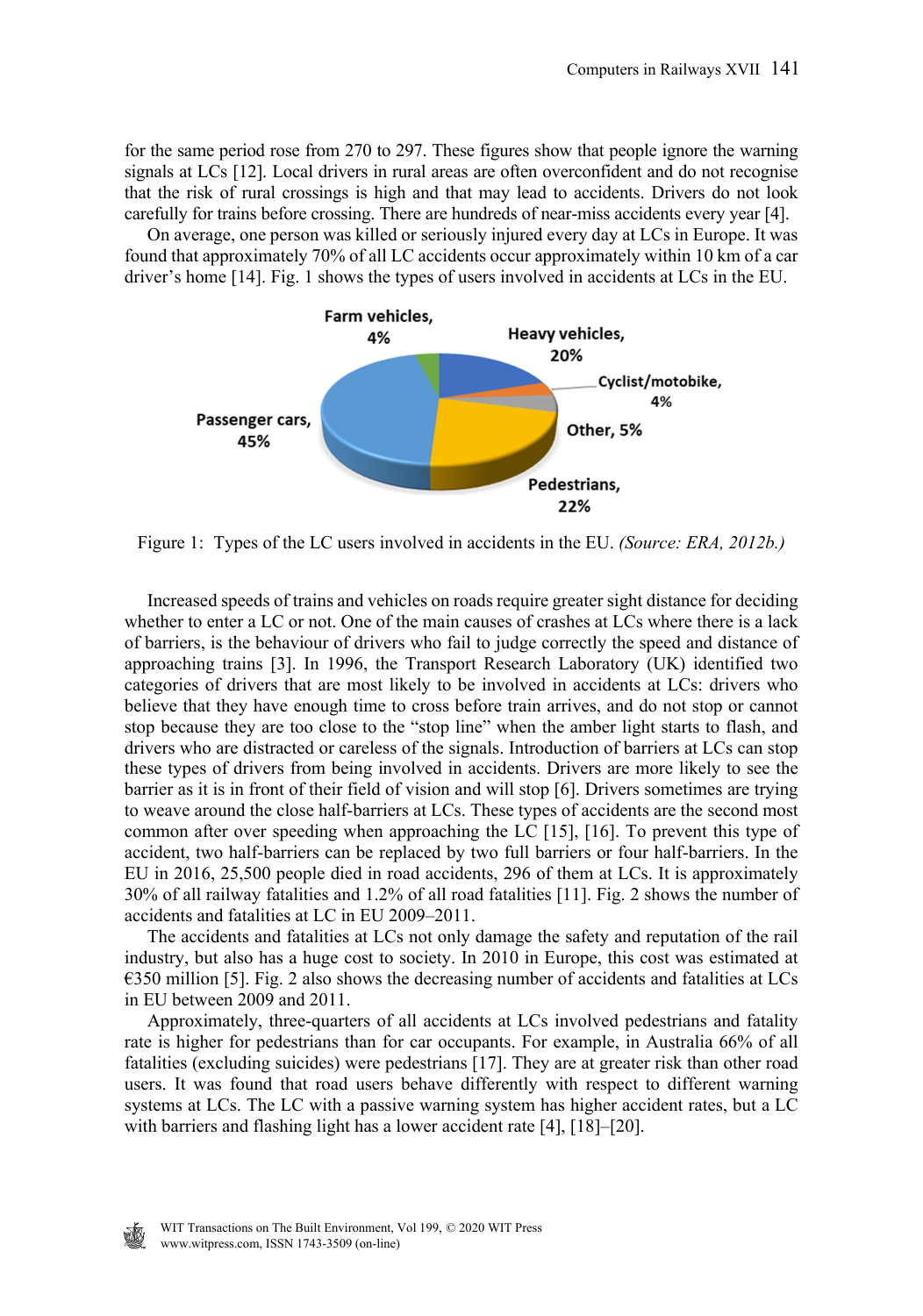

#### NUMBER OF ACCIDENTS AND FATALITIES AT LEVEL **CROSSINGS IN EU**

Figure 2: Number of accidents and fatalities at LCs in the EU. *(Source: EC, 2017.)*

 The major reasons of accidents at LCs are distraction of car drivers or pedestrians, impatience, and the high speed of vehicles approaching LCs [15]. These users' behaviour is the reason for accidents in 95% of cases [7]. Weather conditions, using headphones, mobile phones, vehicle music systems and many more disruptions can affect the ability to hear approaching trains. Also, modern trains have a substantially reduced noise level. From time to time people cross the LC straight after the train passes whilst the alarms are still operating, but there can be another train that is coming from the opposite direction. Referring to the European Railway Agency, in 2013, UK's fatality risk at LCs was the lowest in the EU. The highest fatality risk at level crossings was in Greece which was more than 28 times higher than that of the UK and was the highest fatality rate in the EU [21].

 Despite all efforts, the number of accidents at LCs in the EU in the last ten years remained stable [4]. Moreover, it has been found that the number of drivers and pedestrians who disobey the LC signals are increasing [12]. The LC represents a big operational risk and the most logical thing would be for all of them to close, but it can restrict mobility in some places whilst building grade separation crossings is not always possible in built up areas in countries such as the Netherlands or Japan. Building bridges or underpasses is very expensive, approximately  $65-10$  million in Europe. For example, replacing the LC at Elsenham, (UK) with a bridge it costed around £4 million [22].

#### 5 INPUT ORIENTED DEA APPROACH

The DEA analysis has been acknowledged before as benchmarking the performance of Decision-Making Units (DMU) and found the best practice. The efficiency of DMUs depends on their distance to the frontier. This methodology uses the ratios between outputs and inputs and compares all units and their relative efficiency with respect to the best performing unit.

 One advantage of applying the DEA is that it can operate with multiple inputs and outputs and is not needed to clarify their importance. Other advantages are that it is suitable for small samples and has a small run time [23]. The DEA compares each railway with all other railways and identifies railways that are operating inefficiently and finds the target values of output and input for inefficient railways. The DEA technical efficiency and service effectiveness study for railways was carried out by [24].

 The CCR model is named after its developers Charnes, Cooper and Rhodes (1978) and BCC model is named after Banker, Charnes and Cooper (1984). The CCR model is based on

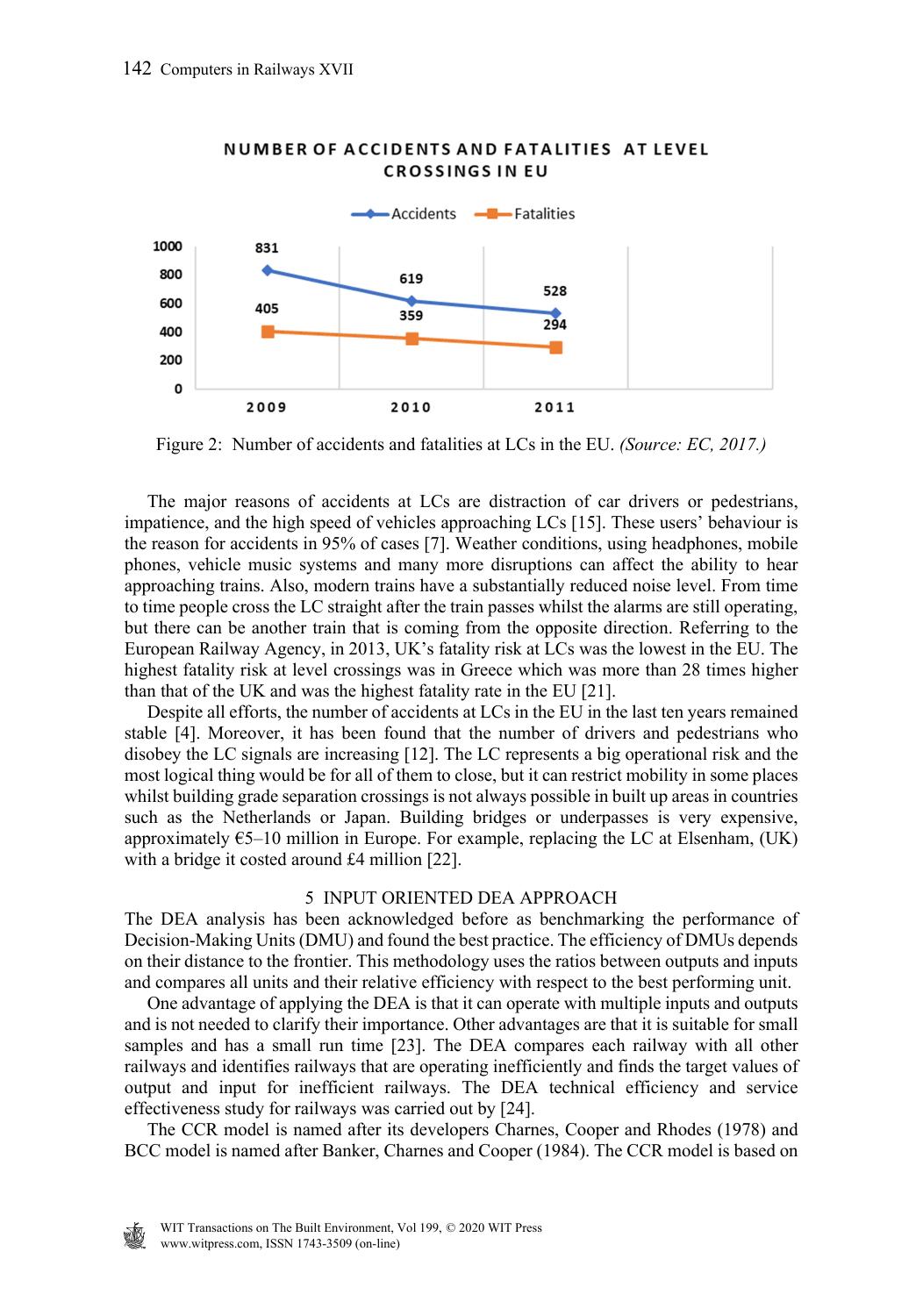an assumption of constant returns-to-scale (CRS). For this research, the input oriented CCR model has been applied. Input oriented model means that outputs will be kept constant, but inputs must be reduced to reach the frontier line. For this research one input was selected that is the number of accidents at LC and two outputs were selected, that are the thousand tonnes of goods transported by railway and millions of passenger-km. The efficiency is defined as the ratio of the output to input, and this ratio must be equal or less than 1. If the ratio is equal to 1, it points to the most efficient DMUs. Table 1 shows the efficiency of CRS input oriented CMI DEA for selected countries in the period 2012–2016.

| Country   | 2012  | 2013  | 2014  | 2015  | 2016  | Mean  |
|-----------|-------|-------|-------|-------|-------|-------|
| AT        | 23.97 | 10.88 | 19.79 | 4.6   | 8.66  | 13.58 |
| <b>BG</b> | 5.41  | 4.46  | 3.81  | 3.36  | 4.31  | 4.27  |
| HR        | 4.23  | 2.05  | 5.3   | 1.08  | 4.2   | 3.37  |
| CZ        | 14.4  | 8.88  | 10    | 5.02  | 7.22  | 9.1   |
| DK        | 19.71 | 16.66 | 15.1  | 9.89  | 6.47  | 13.57 |
| EE        | 85.39 | 39.12 | 37.01 | 14.47 | 14.95 | 38.19 |
| FI        | 28.06 | 56.9  | 56.61 | 5.75  | 11.84 | 31.94 |
| <b>FR</b> | 38.38 | 32.79 | 23.05 | 6.69  | 20.58 | 24.3  |
| DE        | 43.15 | 46.7  | 31.02 | 9.48  | 16.74 | 29.42 |
| <b>GR</b> | 2.17  | 2.68  | 1.48  | 0.29  | 12.18 | 3.76  |
| HU        | 8.78  | 6.41  | 8.84  | 2.81  | 5.27  | 6.42  |
| IT        | 38.41 | 49.83 | 44.76 | 11.91 | 40.65 | 37.11 |
| LV        | 72.32 | 100   | 87.25 | 19.16 | 46.99 | 65.14 |
| LT        | 94.28 | 34.41 | 33.31 | 33.09 | 20.07 | 43.03 |
| NL        | 23.95 | 15.47 | 25.7  | 5.75  | 37.05 | 21.58 |
| PL        | 22.72 | 11.18 | 20.5  | 4.93  | 7.54  | 13.37 |
| PT        | 7.12  | 4.86  | 7.69  | 3.28  | 5.45  | 5.68  |
| <b>RO</b> | 5.27  | 2.84  | 3.41  | 3.26  | 3.53  | 3.66  |
| SΚ        | 11.3  | 10.22 | 10.76 | 3.76  | 8.76  | 8.96  |
| SI        | 15.11 | 5.12  | 11.01 | 2.83  | 6.09  | 8.03  |
| ES        | 50.15 | 42.01 | 31.05 | 9.77  | 24.65 | 31.53 |
| SE        | 36.94 | 20.19 | 27.75 | 12.21 | 28.42 | 25.1  |
| UK        | 100   | 100   | 100   | 100   | 86.87 | 97.37 |
| CН        | 82.2  | 85.7  | 100   | 34.13 | 100   | 80.41 |
| Mean      | 34.73 | 29.56 | 29.82 | 12.81 | 22.02 | 25.79 |

Table 1: Efficiency of CRS input oriented CMI DEA for selected countries 2012–2016.

 The technical efficiency of railways shows that the efficiency of railways in terms of accident risk per million passenger-km and thousand tonnes of goods transported by railways in selected countries. The highest efficiency scores for the selected period 2012–2016 was UK and CH, 97.37% and 80.41% respectively. The railway in the UK was efficient 4 out 5 of years. It was efficient between 2012–2015, but in 2016 efficiency score dropped to 86.87%. This decrease happened despite the reduced number of LC in UK from 6,617 in 2012 to 6117 in 2016. Decreased tonnes of good transported by railways in UK from 115,225 in 2012 to 78,549 in 2016 affected the efficiency scores. The decrease in the selected period was 31.83%. This decrease in transporting goods can be partly explained by congestion of railway lines in the UK that was caused by the increases in passenger-km from 60,783 million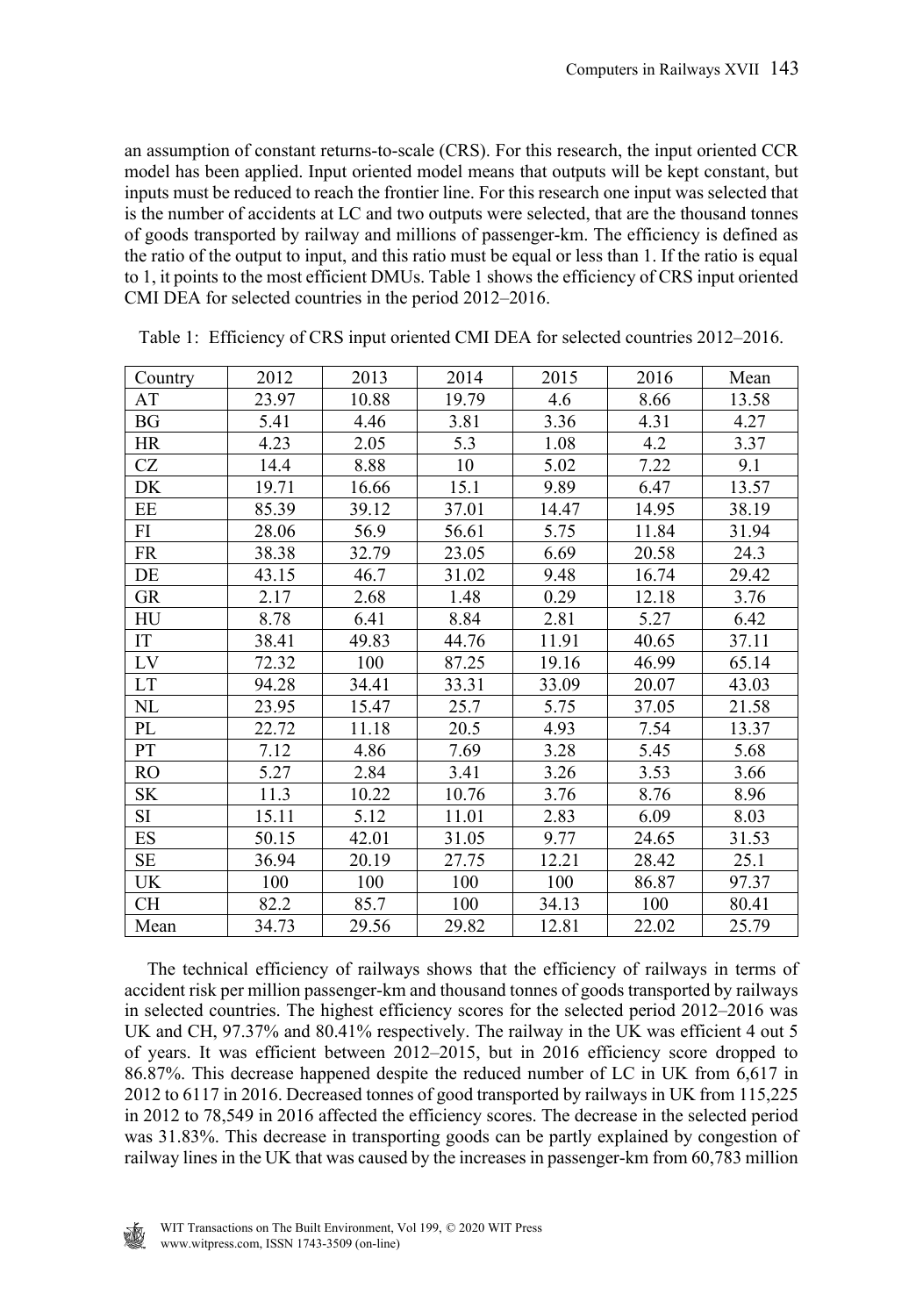passenger-km in 2012 to 68,010 million passenger-km in 2016. The increase in million passenger-km was 11.89%.

 The average efficiency score of selected countries for the period 2012–2016 was 25.79%. It is widely believed that the reduction of the number of LCs will reduce the accidents at LCs. Despite the substantial reduction in number of LC in Europe in the last ten years, the number of accidents is still high. In 2017, there was 209 people injured at LCs around Europe [25]. The lowest number of LCs per 100 km of railway line in 2016 was NL, BG and SE, but the efficiency scores for these countries were 37.05%, 4.31% and 24.65% respectively. NL and SE had efficiency scores slightly higher than the average of 22.02%. The lowest average efficiency score in 2016, which was less than 5%, was BG, HR, GR and RO. The highest number of LCs per 100 km in 2016 was SE, AT and CZ. The efficiency scores in these countries were 28.42%, 8.66% and 7.22% respectively. AT and CZ had efficiency scores substantially lower than the average, which was 22.02%. It appears that the low number of LC per 100 km of railway line does not always have the huge impact on efficiency of railways in terms of accident risk. There is a need to look for other factors that can influence the efficiency scores. For this reason, there was selected seven factors that can also influence the efficiency scores.

#### 6 IBM SPSS ANALYSES

To find the relationship between selected variables and efficiency of railways in term of accident risk the IBM Statistical Program for the Social Sciences (SPSS) analytic software was applied. Table 2 shows the descriptive statistics selected variables.

For variable "Number of cars per 1000 inhabitants", skewness value is negative that indicates a clustering of scores at the high end. Positive kurtosis values indicated that the values clustered in the centre with long thin tails. Kurtosis values below 0 indicated a distribution is relatively flat [26]. To analyse the relationship between selected variables it is needed to assess the normality of the distribution of scores. To find outliers, cases with values well above or well below most of the other cases [26] the boxplot was built.

 To explore the relationship between "Efficiency of railways in term of accident risk" and selected variables the scatterplot was build. The scatterplot gives an indication that the variables have a linear or curvilinear relationship. Only linear relationship is suitable for correlation analysis [26].

 The correlation analyses are performed in order to find the relationship between variables. Pearson correlation coefficient take values between  $-1$  and  $+1$ . The sign in front of the values indicates whether there is a positive or negative correlation. Negative sign indicated that as one variable increases the other decreases and positive sign indicated that if one variable increases the other increases too. The size of the absolute value provides an indication of the strength of the relationship. A perfect correlation of  $+1$  or  $-1$  means that the exact value of one variable can be found by knowing the value of the other variable. A correlation of 0 means that there is no relationship between selected variables [26].

 Testing the Pearson correlation coefficient has been following a guideline [26] which states that the strength of the relationship is:

Small  $r = .10$  to .29; Medium  $r = .30$  to .49; Large  $r = .50$  to 1.

 Positive skewness values indicated that scores clustered to the left at the low values [26]. Table 3 shows the relationship between efficiency of railways in term of accident risk with selected variables. The coefficient of determination shows how much variance is shared by two selected variables or how much overlap there is between two variables [26].

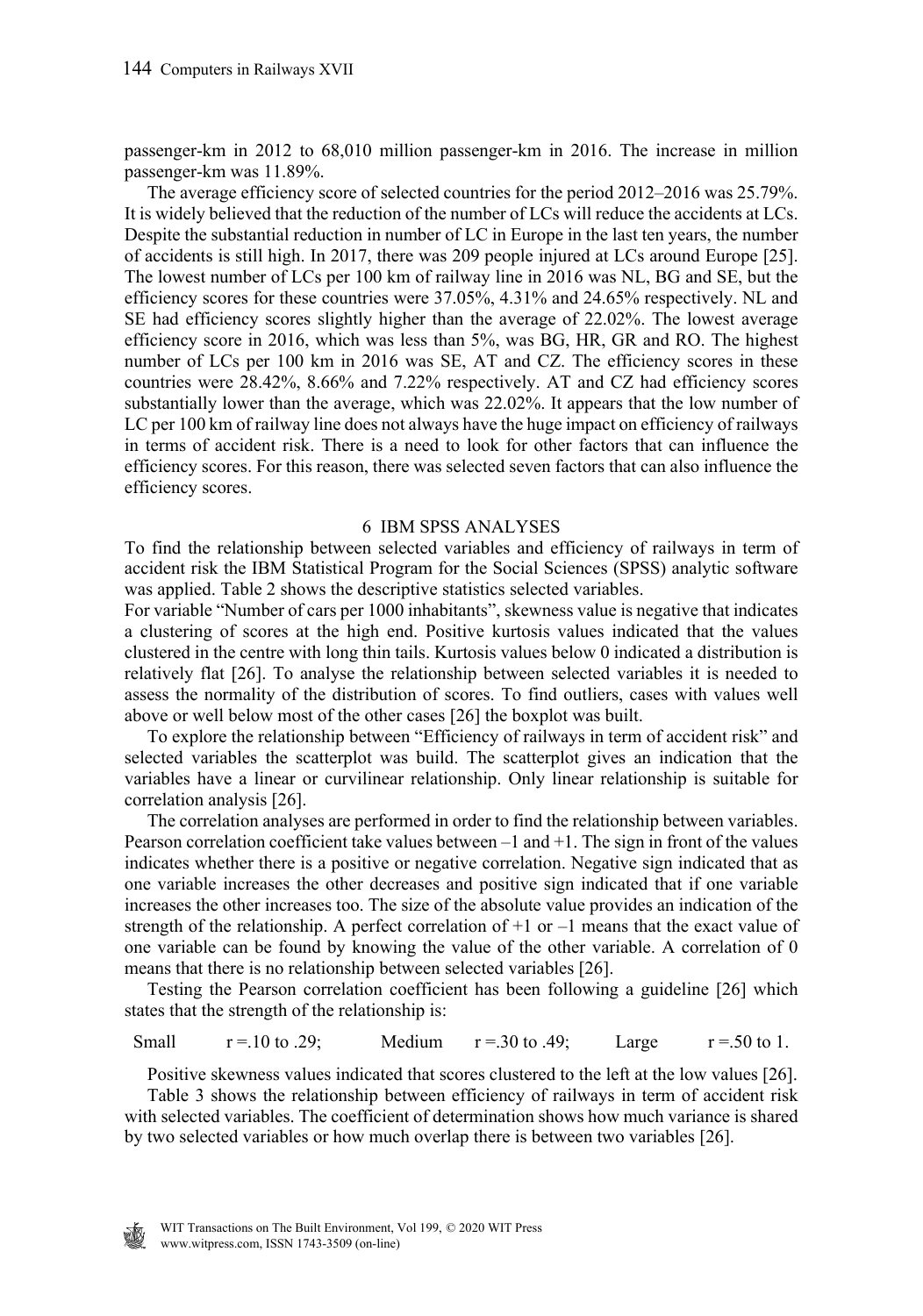| Variables                      | $\overline{\mathbf{z}}$  | Min. stat | Max. stat | Mean stat  | Standard    | Skewness | Standard | Kurtosis | SE    |
|--------------------------------|--------------------------|-----------|-----------|------------|-------------|----------|----------|----------|-------|
|                                |                          |           |           |            | deviation   |          | error    |          |       |
| Efficiency of railways         | $\overline{2}$           | 3.53      | 100.00    | 22.0204    | 25.21366    | 2.144    | 0.472    | 4.388    | 0.918 |
| Millions of passenger-km       | $\overline{24}$          | 280.00    | 95465.00  | 19083.5000 | 28136.36483 | 1.921    | 0.472    | 2.704    | 0.918 |
| Goods transported by rail      | $\overline{24}$          | 094.00    | 363512.00 | 67629.7083 | 78406.30685 | 2.790    | 0.472    | 8.992    | 0.918 |
| Number of LC by country        | $\overline{24}$          | 322.00    | 16678.00  | 4455.7917  | 4575.60072  | 1.464    | 0.472    | 1.498    | 0.918 |
| Population density             | $\overline{24}$          | 18.10     | 498.10    | 125.4583   | 103.02057   | 2.261    | 0.472    | 6.801    | 0.918 |
| Number of LC accidents         | $\overline{24}$          | 1.00      | 87.00     | 19.7500    | 21.98863    | 1.764    | 0.472    | 2.805    | 0.918 |
| Total length of railway lines  | 24                       | 1161.00   | 38623.00  | 9052.4583  | 9448.45209  | 1.785    | 0.472    | 3.276    | 0.918 |
| No. of cars per 1,000 inhabits | $\overline{2}$           | 261.00    | 625.00    | 474.5000   | 87.33643    | $-0.592$ | 0.472    | 0.345    | 0.918 |
| GDP per capita                 | $\overline{\mathcal{A}}$ | 6050.00   | 58200.00  | 23982.5000 | 14118.16968 | 0.756    | 0.472    | $-0.281$ | 0.918 |
| Median age                     | $\overline{2}$           | 40.50     | 47.10     | 42.7375    | 1.59587     | 0.894    | 0.472    | 1.156    | 0.918 |
| Road accidents                 | $\overline{24}$          | 2.6       | 9.90      | 5.4000     | 2.12009     | 0.567    | 0.472    | $-0.251$ | 0.918 |

| くうい | ì<br>֚֚֬                             |
|-----|--------------------------------------|
|     |                                      |
| ļ   | ֦֧֦֧֦֧֦֧֦֧֪֦֧֦֧֪֪ׅ֚֚֡֝֝֝֝֝֝ <b>֚</b> |
|     | i<br>$\frac{1}{2}$<br>$\sim$<br>ļ    |
|     |                                      |
|     | l<br>l<br>$\sqrt{2}$                 |
|     | ・・・・・・・ - 12:12<br>Ē<br>j            |

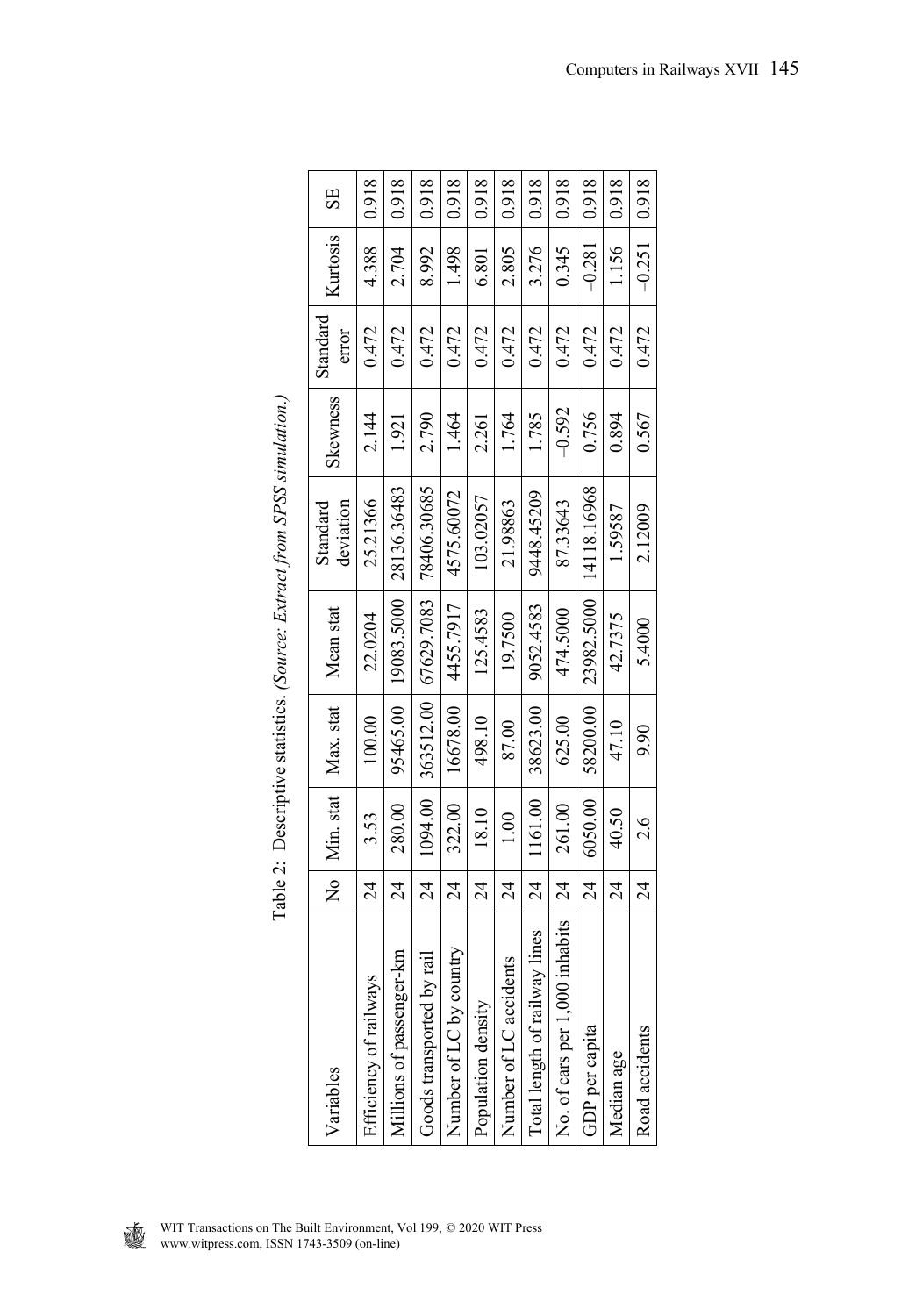|                                                                | Variables                  | Pearson<br>correlation<br>coefficient | Interpretation<br>of relationship | Coefficient of<br>determination<br>$(\%)$ |
|----------------------------------------------------------------|----------------------------|---------------------------------------|-----------------------------------|-------------------------------------------|
| Efficiency of<br>railways in term<br>of accident risk<br>at LC | Number of LC by<br>country | $-0.29$                               | weak                              | 8.41                                      |
|                                                                | Population density         | 0.427                                 | moderate                          | 18.23                                     |
|                                                                | Road accidents             | $-0.352$                              | moderate                          | 12.39                                     |
|                                                                | GDP per capita             | 0.538                                 | strong                            | 28.94                                     |

| Table 3: Summary of Pearson correlation test. (Source: Author's creation.) |  |
|----------------------------------------------------------------------------|--|
|                                                                            |  |

# 7 DISCUSSION AND ANALYSES

The key factors affecting the efficiency of railways in term of accident risk are:

# 7.1 Factor 1 – Number of LCs in a country

The number of LCs in a country has a negative weak relationship with efficiency of railways in term of accident risk at LC. This means that increasing the number of LCs decreases the efficiency of railways in terms of accident risk at LCs. To improve the efficiency of railways in terms of accident risk at LCs, there is a need to work on a reduction of the number of LCs where it is economically viable. Countries such as France (16678), Germany (14054) and Poland (13109) have the highest number of LCs, but the efficiency of railways in term of accident risk at LC is quite low as France has 20.58%, Germany 16.74% and Poland 7.54%.

# 7.2 Factor 2 – Population density

Population density has a positive moderate relationship with efficiency of railways in term of accident risk at a LC. The increases of population increase the efficiency of railways in terms of accident risk at LC. In countries with a higher density of population, there is an observed higher efficiency of railways in term of accident risk at LC. Regarding railways in countries with a higher density of population, improving safety at LCs requires more radical measures. From five countries (NL, IT, GB, CH and DE) with the highest level of density of population in Europe, four countries (NL, IT, GB and CH) scored the highest efficiency of railways in term of accident risk at LCs score. The score of efficiency of railways in term of accident risk at LC for 2016 was 37.05%, 40.65%, 86.87% and 100% respectively. Only DE has lower score of 16.74%.

7.3 Factor 3 – Number of deaths per 100,000 people in road accidents in 2016

The number of deaths has a negative moderate relationship with efficiency of railways in terms of accident risk at a LC. The increasing number of deaths in road accidents decreases the efficiency of railways.

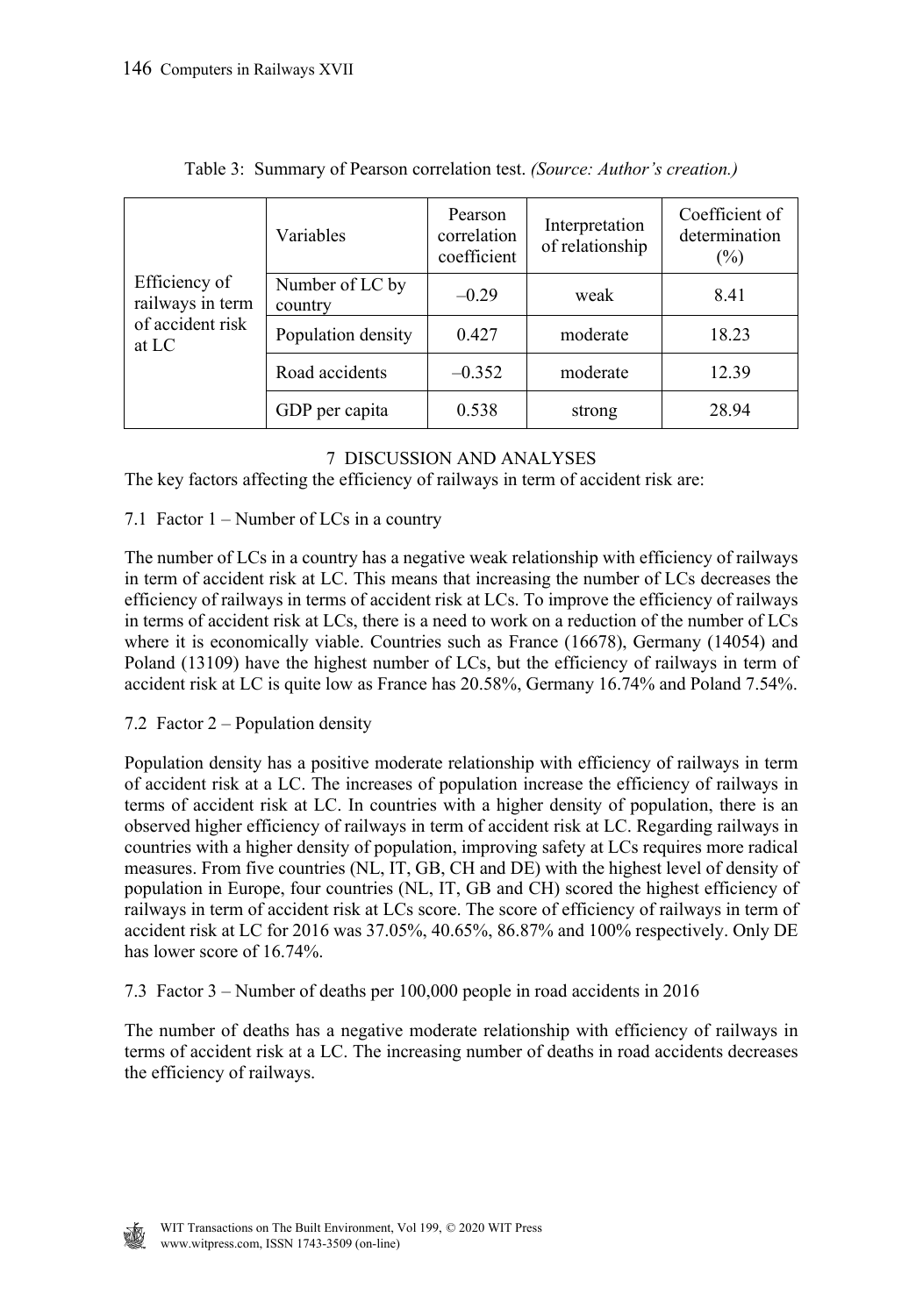#### 7.4 Factor 4 – GDP per capita

GDP per capita has strong positive relationship with efficiency of railways in term of accident risk at LC. This means that, countries with a higher GDP per capita observed higher efficiency of railways in term of accident risk at LC score. This means that railways authorities in countries with a stronger economy invest more money to eliminate accident risk at LCs. Countries with the highest GDP per capita in 2016 of the selected ones in this study are CH, DK, SE, NL, AT, FI, DE, FR and GB. Five from them have the highest score of efficiency of railways in term of accident risk at LC for 2016. They are CH, GB, IT, NL and SE.

#### 8 CONCLUSIONS

Railways around the world have benefited from the continuing improvement in the control and communication systems, but LCs remain a substantial safety risk. The LC is regarded as the largest single risk element of train accidents. The consequences of each accident are not limited to the loss of life but also the damage to the infrastructure and rolling stock, traffic disruption and damage to the reputation of the rail travel as a safe mode of transportation. To reduce the number of accidents at LCs, there is a need to close them where it is necessary to do so and to improve the related risk mitigation measures. Closing LCs, replacing them with bridges or underpasses have an economic benefit for both railways and for local communities. Uninterrupted road traffic flow can reduce the congestion, delays, air and noise pollution and overall make the transport system more sustainable. Railways can benefit from reducing LC maintenance and operational costs. It reduces the number employees, improves the speed and reliability of trains and increases the line capacity. Eliminating a LC can be cost-effective but upgrading the LC very often can be expensive and not proportional to the risk reduction that was achieved.

 It was found that many factors can influence the efficiency of railways in term of accident risk. In this research, a number of factors were selected to investigate their relationship with efficiency scores, and it was found that the strongest relationship with efficiency scores have a number of LCs in a country, population density and GDP per capita.

 From the results of this investigation, conclusions can be made that when evaluating the safety at LCs specific railways there is a need to take into consideration the level of economic development and density of population in the country. For some railways, improving the safety level at LCs is easier than for others where stagnation in economy and low density of population negatively affect performance of railways. There is an exception for this, the Baltic State countries [27]. GDP per capita in Euro in 2016 in LV was  $\epsilon$ 11030, LT was  $\epsilon$ 12,040 and in EE was  $\epsilon$ 13650. Nevertheless, LV has 46.99% efficiency score, the third highest score of efficiency of railways in terms of accident risk at LC after CH with 100% and GB with 86.87%. This can be explained by the low number of passenger cars on the roads and by low railway traffic. In 2016 LV had one of the lowest numbers of passenger cars per 1000 inhabitants 341 cars. Romania had 261 and Hungary had 338 cars per 1000 inhabitant. Also, LV had low passenger traffic by railway and goods transported by rail which was only 47819 million tonnes which was lower than the average which was 67629 million tonnes.

 To reduce the number of accidents, it is a need to better understand the local and human factors. It is crucial to increase the number of awareness campaigns and improves the cooperation between different road and railway institutions and stakeholders. Although, technology is fundamental to improving the safety at LCs, but safety can also be improved by educating the public and by enforcing related laws and regulations.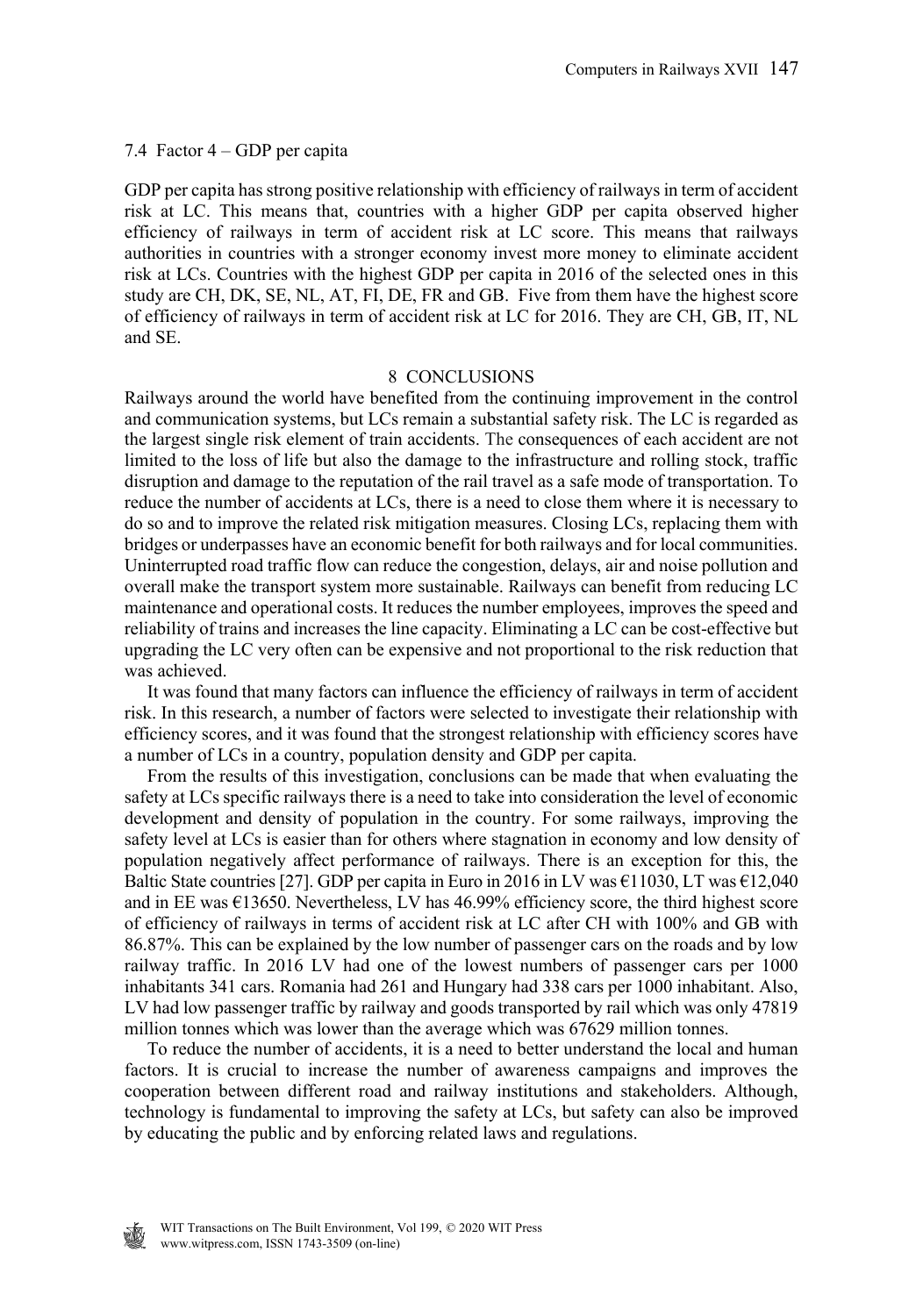## **REFERENCES**

- [1] Djordjević, B., Krmac, E. & Mlinarić, T., Non-radial DEA model: A new approach to evaluation of safety at railway level crossings. *Safety Science*, **103**, pp. 234–246, 2018.
- [2] Nguyen-Phuoc, D., Currie, G., De Gruyter, C. & Young, W., New method to estimate local and system-wide effects of level rail crossings on network traffic flow. *Journal of Transport Geography*, **60**, pp. 89–97, 2017.
- [3] Larue, G., Filtness, A., Wood, J., Demmel, S., Watling, C., Naweed, A. & Rakotonirainy, A., Is it safe to cross? Identification of trains and their approach speed at level crossings. *Safety Science*, **103**, pp. 33–42, 2018.
- [4] Laapotti, S., Comparison of fatal motor vehicle accidents at passive and active railway level crossings in Finland. *IATSS Research*, **40**(1), pp. 1–6, 2016.
- [5] ERA, Level crossings safety in the European Union 2012a. www.era.europa.eu/ Document-Register/Documents/Level\_crossing\_safety\_EU\_2012.pdf. Accessed on: 9 Jan. 2018.
- [6] Raib, Fatal accident at Halkirk level crossing GOV.UK 2009. www.raib.gov.uk/ publications/investigation\_reports/reports\_2010/report162010.cfm. Accessed on: 9 Jan. 2018.
- [7] Pacts, Safety at level crossings: PACTS submission to the Transport Select Committee 2013. www.pacts.org.uk/wp-content/uploads/sites/2/Safety-at-Level-Crossings-PACTS-submitted.pdf. Accessed on: 9 Jan. 2018.
- [8] ERA, Railway safety performance in the European Union, 2016. www.era.europa.eu/Document-Register/Documents/Railway%20Safety%20 Performance%202016%20final%20E.pdf. Accessed on: 9 Jan. 2018.
- [9] European Commission (EC), Road safety in European Union, trends, statistics and main challenges, 2015. https://ec.europa.eu/transport/sites/transport/files/road\_safety/ pdf/vademecum\_2015.pdf. Accessed on: 9 Jan. 2018.
- [10] EC, File: Number of persons killed and injured by type of accident and category of persons in EU-28, 2014 final.png – Statistics Explained, 2017. http://ec.europa.eu/ eurostat/statistics-explained/index.php/File:Number\_of\_persons\_killed\_and\_injured\_ by type of accident and category of persons in EU-28, 2014 final.png. Accessed on: 9 Jan. 2018.
- [11] Arrivealive, Level crossing safety supplement, 2012. www.arrivealive.co.za/ documents/Level-Crossing-Safety-Supplement-2012.pdf. Accessed on: 9 Jan. 2018.
- [12] Theaa, Level crossing safety, AA, 2011. www.theaa.com/motoring\_advice/news/ level-crossing-safety-more-drivers-playing-russian-roulette.html. Accessed on: 9 Jan. 2018.
- [13] ERA, Railway safety performance in the European Union, 2012. www.era.europa.eu/ Document-Register/Documents/SafetyReport2012.pdf. Accessed on: 9 Jan. 2018.
- [14] Global Railway Review, Level crossing safety in-depth focus, 2017. www.globalrailwayreview.com/article/33865/level-crossing-strategy-in-depth-focus-2017/. Accessed on: 9 Jan. 2018.
- [15] Bahloul, K., Defossez, F., Ghazel, M. & Collart-Dutilleul, S., Adding technological solutions for safety improvement at level crossings: A functional specification. *Procedia – Social and Behavioral Sciences*, **48**, pp. 1375–1384, 2012.
- [16] Liang, C., Ghazel, M., Cazier, O. & El-Koursi, E., A new insight on the risky behavior of motorists at railway level crossings: An observational field study. *Accident Analysis & Prevention*, **108**, pp. 181–188, 2017.